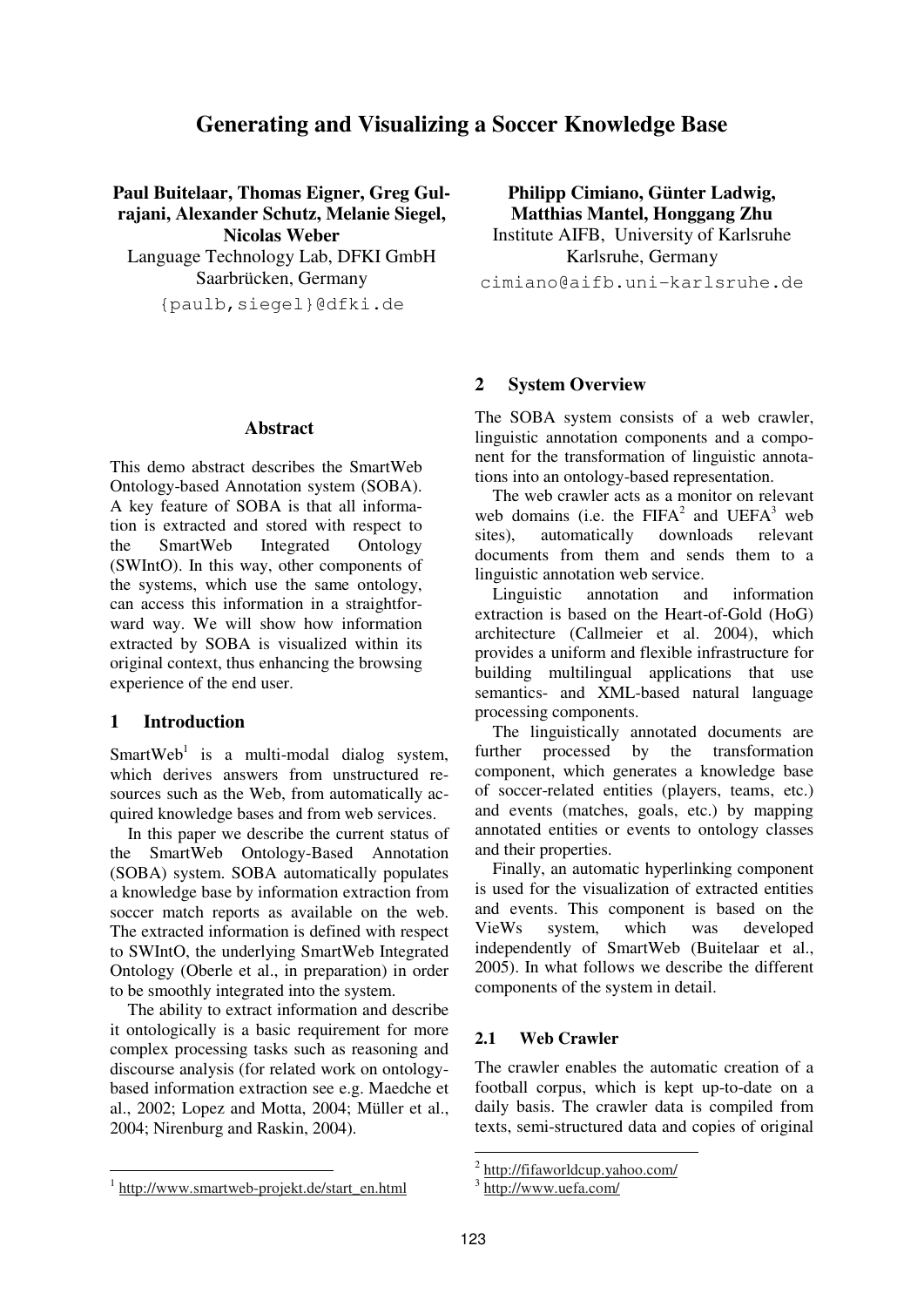HTML documents. For each football match, the data source contains a sheet of semi-structured data with tables of players, goals, referees, etc. Textual data comprise of match reports as well as news articles.

The crawler is able to extract data from two different sources: FIFA and UEFA. Semistructured data, news articles and match reports covering the WorldCup2006 are identified and collected from the FIFA website. Match reports and news articles are extracted from the UEFA website. The extracted data are labeled by IDs that match the filename. The IDs are derived from the corresponding URL and are thus unique.

The crawler is invoked continuously each day with the same configuration, extracting only data which is not vet contained in the corpus. In order to distinguish between available new data and data already present in the corpus, the URLs of all available data from the website are matched against the IDs of the already extracted data.

#### **2.2 Linguistic Annotation and Information Extraction**

As mentioned before, linguistic annotation in the system is based on the HoG architecture, which provides a uniform and flexible infrastructure for building multilingual applications that use semantics- and XML-based natural language processing components.

For the annotation of soccer game reports, we extended the rule set of the SProUT (Drozdzynski et al. 2004) named-entity recognition component in HoG with gazetteers, part-of-speech and morphological information. SProUT combines finite-state techniques and unification-based algorithms. Structures to be extracted are ordered in a type hierarchy, which we extended with soccer-specific rules and output types.

SProUT has basic grammars for the annotation of persons, locations, numerals and date and time expressions. On top of this, we implemented rules for soccer-specific entities, such as actors in soccer (trainer, player, referee …), teams, games and tournaments. Using these, we further implemented rules for soccer-specific events, such as player activities (shots, headers …), game events (goal, card …) and game results. A soccerspecific gazetteer contains soccer-specific entities and names and is supplemented to the general named-entity gazetteer.

As an example, consider the linguistic annotation for the following German sentence from one of the soccer game reports:

*Guido Buchwald wurde 1990 in Italien Weltmeister (Guido Buchwald became world champion in 1990 in Italy)*

```
<FS type="player_action">
 <F name="GAME_EVENT">
     <FS type="world champion"/>
 <F name="ACTION_TIME">
    <FS type="1990"/>
 <F name="ACTION_LOCATION">
    <FS type="Italy"/>
 <F name="AGENT">
    <FS type="player">
        <F name="SURNAME">
           <FS type="Buchwald"/>
         <F name="GIVEN_NAME">
           <FS type="Guido"/>
```
### **2.3 Knowledge Base Generation**

The SmartWeb SportEventOntology (a subset of SWIntO) contains about 400 direct classes onto which named-entities and other, more complex structures are mapped. The mapping is represented in a declarative fashion specifying how the feature-based structures produced by SProUT are mapped into structures which are compatible with the underlying ontology. Further, the newly extracted information is also interpreted in the context of additional information about the match in question.

This additional information is obtained by wrapping the semi-structured data on relevant soccer matches, which is also mapped to the ontology. The information obtained in this way about the match in question can then be used as contextual background with respect to which the newly extracted information is interpreted.

The feature structure for *player* as displayed above will be translated into the following F-Logic (Kifer et al. 1995) statements, which are then automatically translated to RDF and fed to the visualization component:

```
soba#player124:sportevent#FootballPlayer
[sportevent#impersonatedBy ->
  soba#Guido_BUCHWALD].
soba#Guido_BUCHWALD:dolce#"natural-person"
[dolce#"HAS-DENOMINATION" ->
 soba#Guido_BUCHWALD_Denomination].
soba#Guido_BUCHWALD_Denomination":dolce#"
natural-person-denomination"
[dolce#LASTNAME -> "Buchwald";
 dolce#FIRSTNAME -> "Guido"].
```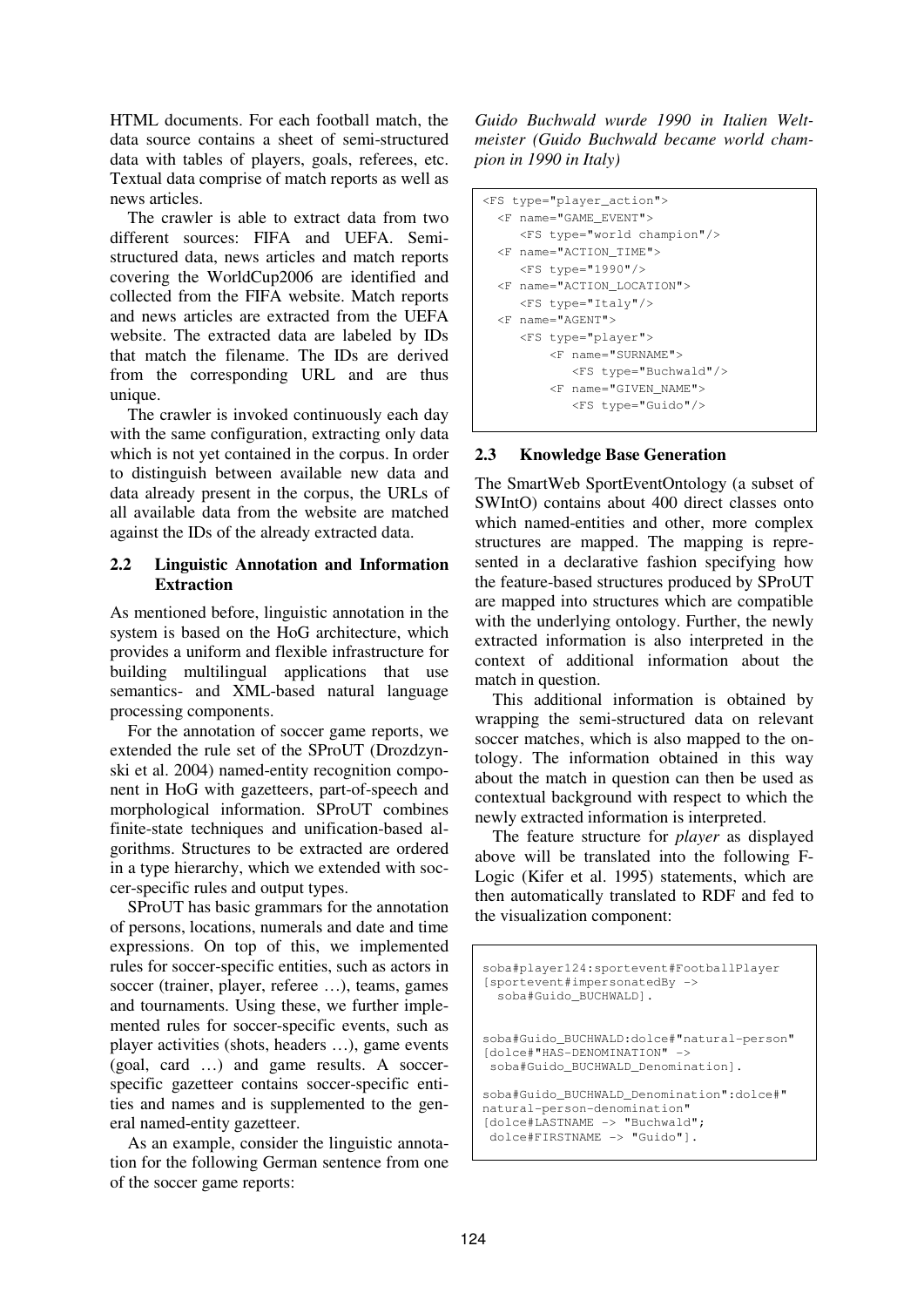#### **2.4 Knowledge Base Visualization**

The generated knowledge base is visualized by way of automatically inserted hyperlink menus for soccer-related named-entities such as players and teams. The visualization component is based on the VIeWs<sup>4</sup> system. VIeWs allows the user to simply browse a web site as usual, but is additionally supported by the automatic hyperlinking system that adds additional information from a (generated) knowledge base.

For some examples of this see the included figures below, which show extracted information for the Panama team (i.e. all of the football players in this team in Figure 1) and for the player Roberto Brown (i.e. his team and events in which he participated in Figure 2).

### **3 Implementation**

All components are implemented in Java 1.5 and are installed as web applications on a Tomcat web server. SOAP web services are used for communication between components so that the system can be installed in a centralized as well as decentralized manner. Data communication is handled by XML-based exchange formats. Due to a high degree of flexibility of components, only a simple configuration over environment variables is needed.

# **4 Conclusions and Future Work**

We presented an ontology-based approach to information extraction in the soccer domain that aims at the automatic generation of a knowledge base from match reports and the subsequent visualization of the extracted information through automatic hyperlinking. We argue that such an approach is innovative and enhances the user experience.

Future work includes the extraction of more complex events, for which deep linguistic analysis and/or semantic inference over the ontology and knowledge base is required. For this purpose we will use an HPSG-based parser that is available within the HoG architecture (Callmeier, 2000) and combine this with a semantic inference approach based on discourse analysis (Cimiano et al., 2005).

# **Acknowledgements**

This research has been supported by grants for the projects SmartWeb (by the German Ministry of Education and Research: 01 IMD01 A) and VIeWs (by the Saarland Ministry of Economic Affairs).

#### **References**

- Paul Buitelaar, Thomas Eigner, Stefania Racioppa *Semantic Navigation with VIeWs* In: Proc. of the Workshop on User Aspects of the Semantic Web at the European Semantic Web Conference, Heraklion, Greece, May 2005.
- Callmeier, Ulrich (2000). *PET A platform for experimentation with efficient HPSG processing techniques.* In: Natural Language Engineering, 6 (1) UK: Cambridge University Press pp. 99–108.
- Callmeier, Ulrich, Eisele, Andreas, Schäfer, Ulrich and Melanie Siegel. 2004. *The DeepThought Core Architecture Framework* In Proceedings of LREC 04, Lisbon, Portugal, pages 1205-1208.
- Cimiano, Philipp, Saric, Jasmin and Uwe Reyle. 2005. *Ontology-driven discourse analysis for information extraction,* Data Knowledge Engineering 55(1).
- Drozdzynski, Witold, Hans-Ulrich Krieger, Jakub Piskorski, Ulrich Schäfer, and Feiyu Xu. 2004. *Shallow processing with unification and typed feature structures – foundations and applications*. Künstliche Intelligenz, 1:17-23.
- Kifer, M., Lausen, G. and J.Wu. 1995. *Logical Foundations of Object-Oriented and Frame-Based Languages*. Journal of the ACM 42, pp. 741-843.
- Lopez, V. and E. Motta. 2004. *Ontology-driven Question Answering in AquaLog* In Proceedings of 9th International Conference on applications of natural language to information systems.
- Maedche, Alexander, Günter Neumann and Steffen Staab. 2002. *Bootstrapping an Ontology-Based Information Extraction System*. In: Studies in Fuzziness and Soft Computing, editor J. Kacprzyk. Intelligent Exploration of the Web, Springer.
- Müller HM, Kenny EE and PW Sternberg. 2004. *Textpresso: An ontology-based information retrieval and extraction system for biological literature.* PLoS Biol 2: e309.
- Nirenburg, Sergei and Viktor Raskin. 2004. *Ontological Semantics*. MIT Press.
- Oberle et al. The SmartWeb Integrated Ontology SWIntO, in preparation.

<sup>&</sup>lt;sup>4</sup> http://views.dfki.de